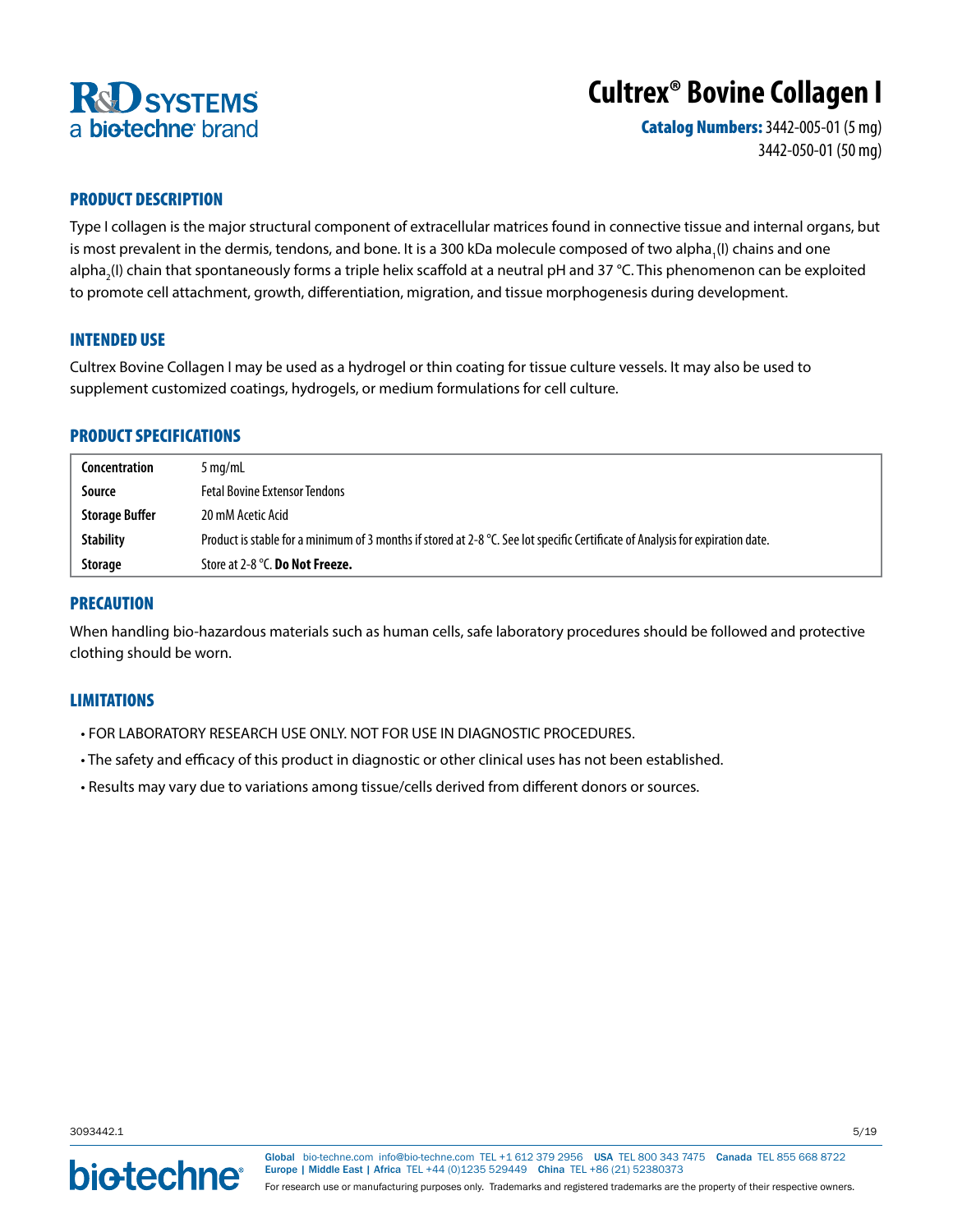# MATERIAL QUALIFICATIONS

## **Sterility Testing:**

- No bacterial or fungal growth detected following 14 days in culture.
- No mycoplasma contamination detected by PCR.
- Endotoxin concentrations < 20 EU/mL by LAL assay.

#### **Gelling Assay:**

• Type I Collagen forms a firm gel at neutral pH and 37 °C when diluted to 0.4 mg/mL.

#### **Functional Assays:**

• Tested for the ability to promote cell attachment and spreading of HT-1080 human fibrosarcoma cells.

## GELLING PROCEDURE

To prevent contamination maintain aseptic techniques in a laminar flow biological hood throughout this procedure. Working with solutions that are pre-chilled at 2-8  $^{\circ}$ C, and keeping solutions on ice extends the time that Collagen I will remain in solution after neutralization.

#### **Gelling Procedure using 1X PBS and 1 N NaOH for Neutralization.**

- 1. Place the following on ice:
	- a. Type I Collagen (5 mg/mL)
	- b. Sterile 10X Phosphate Buffered Saline (PBS)
	- c. Sterile distilled water
	- d. Sterile 1N NaOH (fresh)
- 2. Determine the concentration and final volume of Collagen I needed for experimentation.
- 3. Determine the amount of reagents needed so that Collagen I is at the desired concentration in 1X phosphate buffered saline (PBS), neutralized by 1N NaOH.
	- a. Volume of Collagen I needed =

**(Final concentration of Collagen I) x (Total volume)**

## **Initial concentration of Collagen I**

b. Volume of 10X PBS needed =

**Total Volume**

**10**

c. Volume of 1N NaOH needed = **[(Volume of Collagen I) x 0.023 mL]**

d. Volume of distilled water needed = **[Total Volume - (sum of volumes from steps a+b+c)]**

- 4. In a sterile tube mix the 10X PBS, 1N NaOH and distilled water.
- 5. Add the Collagen I to the tube and pipet up and down to mix. **Do not vortex.**
- 6. Place the Collagen I solution into the desired plates or dishes. This solution is stable for up to 1 hour on ice. Plates may be centrifuged 300 x g for 10 minutes at 2-8  $^{\circ}$ C to prevent bubbles from forming in the gel.
- 7. Incubate the plate at 37 °C for 1 hour to promote gel formation.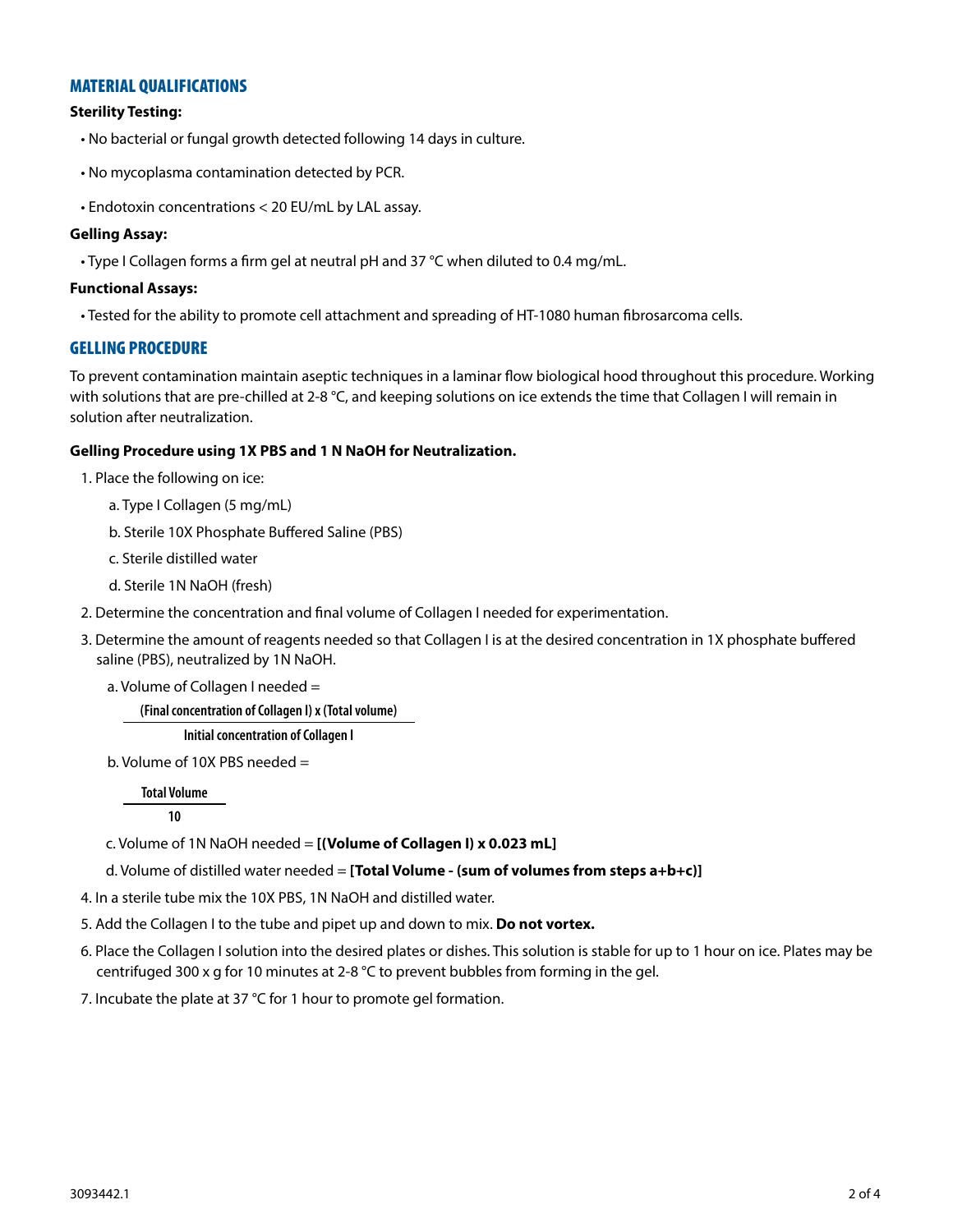# GELLING PROCEDURE *Continued*

## **Gelling Procedure using 7.5% (w/v) Sodium Bicarbonate for Neutralization.**

- 1. Place the following on ice:
	- a. Cultrex Collagen I (5 mg/mL)
	- b. Sterile 10X PBS
	- c. Sterile distilled water
	- d. Sterile 7.5% Sodium Bicarbonate
- 2. Determine the concentration and final volume of Collagen needed for experimentation.
- 3. Determine the amount of reagents needed so that Collagen I is at the desired concentration in 1X PBS, neutralized by 7.5% Sodium Bicarbonate.
	- a. Volume of Collagen I needed =

**(Final concentration of Collagen I) x (Total volume)**

**5 x (Initial concentration of Collagen I)**

b. Volume of 10X PBS needed =

**Total Volume**

**10**

c. Volume of 7.5% Sodium Bicarbonate needed = **[(Volume of Collagen I, step a) x 0.0125 mL]**

d. Volume of distilled water needed = **[Total Volume - (sum of volumes from steps a+b+c)]**

4. In a sterile tube mix the 10X PBS, distilled water, and 7.5% Sodium Bicarbonate.

- 5. Add the Collagen I to the tube and pipette up and down to mix. **Do not vortex.**
- 6. Place the neutralized Collagen I solution into the desired plates or dishes. This solution is stable for up to 1 hour on ice. Plates may be centrifuged 300 x g for 10 minutes at 2-8 °C to prevent bubbles from forming in the gel.
- 7. Incubate the plate at 37 °C for 1 hour to promote gel formation.

#### **High Concentration Collagen Gelling Procedure**

- 1. Place Cultrex Collagen I (5 mg/mL), 7.5% Sodium Bicarbonate solution, sterile tube, and cell culture plate on ice.
- 2. Add necessary amount of Cultrex Collagen I into sterile tube.
- 3. Add 5 µL of 7.5% Sodium Bicarbonate per 0.1 mL of Cultrex Collagen I.
- 4. Pipette up and down to mix. **Do not vortex.**
- 5. Pipette Cultrex Collagen I into a cell culture plate. **Note:** *Plate may be centrifuged for 300 x g for 10 minutes at 2-8 °C to prevent bubbles from forming in the gel.*
- 6. Incubate the plate at 37 °C for 1 hour to promote gel formation.